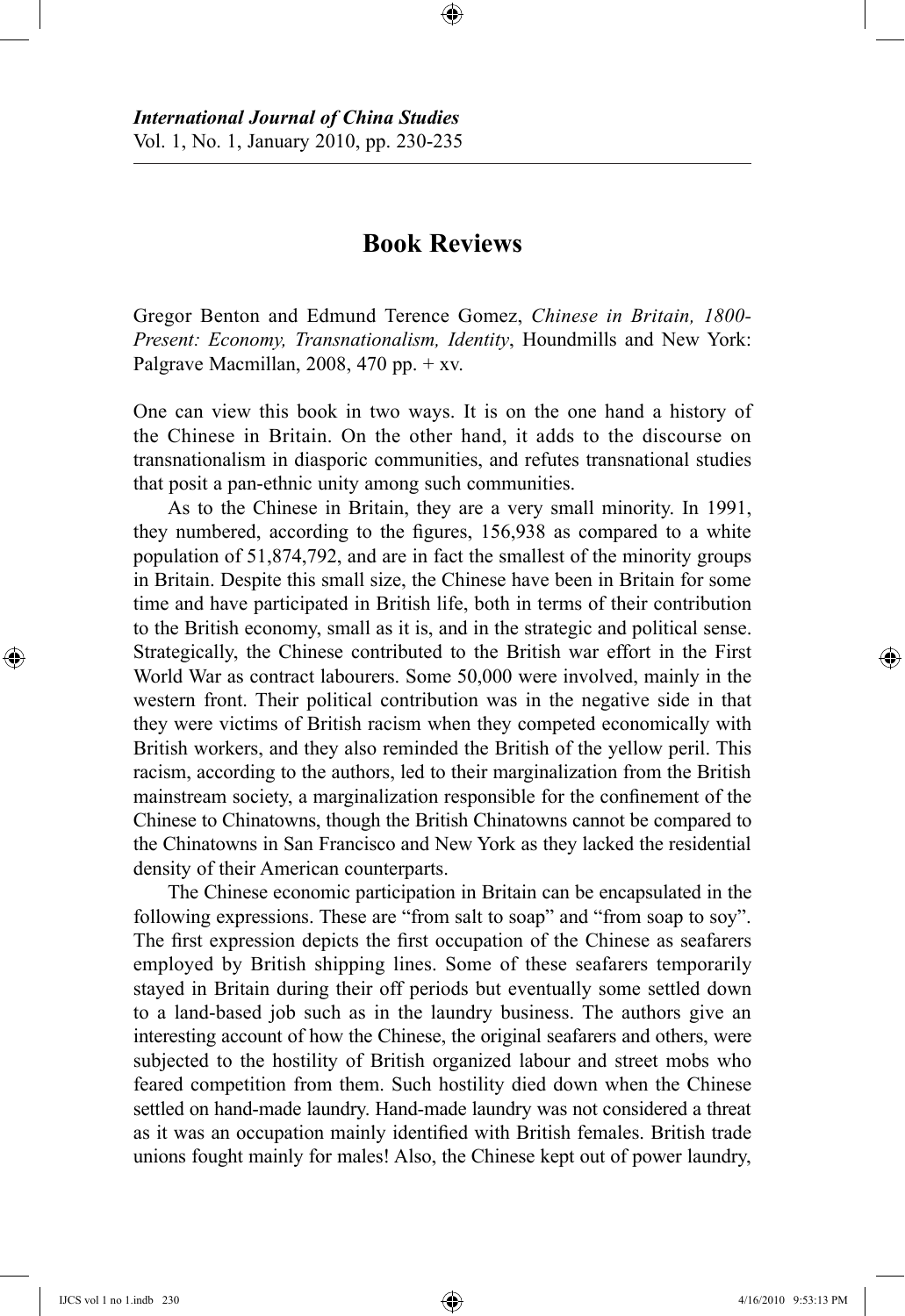which could have got them into trouble with British interests. The authors point out that the laundry business was the sole occupation of the Chinese in Britain, unlike that of the Chinese in Australia and the United States who had more diverse occupations. The third important occupation was catering. Like the laundry business, catering was developed by the seafarers. The Chinese caterers in the early days rarely served British customers. It was only after World War Two when steam laundry went out of fashion did the business focus of the Chinese community switched wholesale to catering. And in very recent times, Chinese professionals and investors have come to Britain as to suggest that the Chinese economy is not all salt, soy and soap.

⊕

The Chinese in Britain are not a homogeneous group. They are divided among other things along lines of class and places of origin. Of the latter, the dominant group, until recent times had been the Siyinese, better known here as the Sze Yap or Sanning (one of the districts of Sze Yap). They dominated the laundry business. In the postwar period, Hakkas from the New Territories of Hong Kong came in some numbers. They were encouraged by the colonial government because many were left unemployed as a result of the then deteriorating economy of the New Territories. A smaller group, the Hubeinese, also came. This group was a spillover of the Hubeinese in Europe who came all the way by land from the northern part of China! This heterogeneity was further enhanced in the postwar period not only by Chinese migrants from Hong Kong or China but also Southeast Asia. These Chinese were mainly from Vietnam (who came as refugees) and professionals from Malaysia and Singapore.

On transnationalism, the authors try to refute transnational studies on the Chinese and Indians that "posit a pan-ethnic unity in these diasporas that promotes interlocking economic and social ties and facilitates the development of their enterprises around the globe. New means of communication have supposedly fortified these transnational networks reputedly a key characteristic of 'ethnic capitalism'" (page 3). The authors argue that these studies primarily focus on recent migrants and do not take into account the history of the ethnic community studies where the profound differences, both in the community in the host country and between this community and the diaspora, become manifest.

The authors refute the transnational argument by looking at the history of the Chinese in Britain. Here they focus on three aspects. These are the ties the British Chinese have with their hometowns or ancestral places; with their homeland states (mainland China, Hong Kong and Taiwan) or political parties; and with the diasporic Chinese communities in other places. As to the first aspect, the seafarers in the early days attempted to maintain their links with their hometowns, but those who remained in Britain did not keep close enough touch with China to keep their transnational identification. The

⊕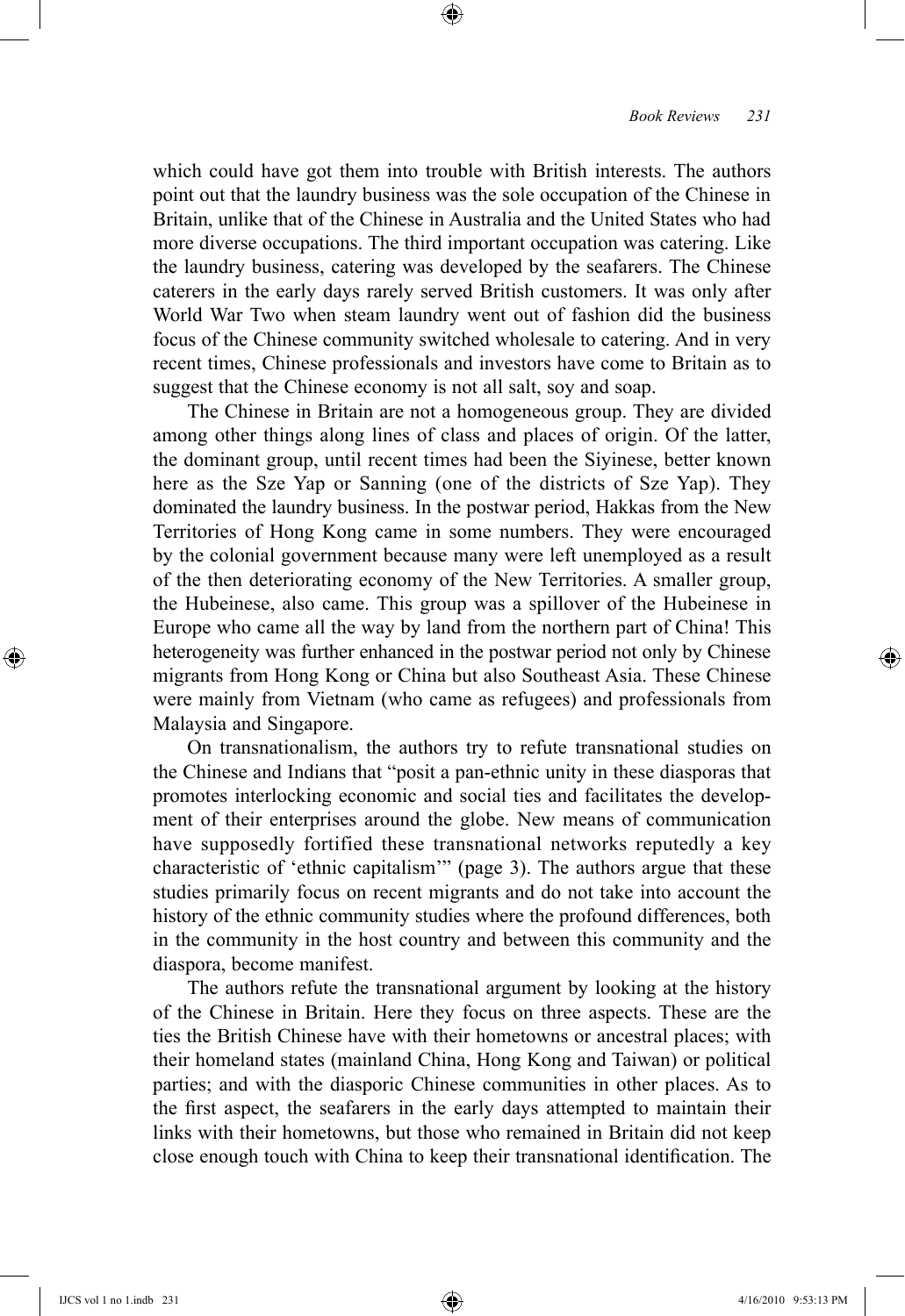## *232 International Journal of China Studies*

other Chinese, the caterers for example, also tried to maintain links as they imagined their tenure abroad to be temporary, and lived Chinese lives. But as the immigrants died out transnational ties to the sending towns and villages frayed and broke.

⊕

As to the second aspect, the Chinese state and Chinese political parties have repeatedly attempted to rope the Chinese in Britain into their projects. But there are two factors that made for the lack of commitment to the homeland state. One is the small size. There are too few British Chinese to weigh in much in the Sino-British equation. The second is their prosperity. They have thus not sought or attracted much attention. And finally, the Chinese in Britain are extremely diverse. They originate largely outside mainland China. They are from Hong Kong, Southeast Asia and even in an earlier period from the US when some Chinese there fled to Britain to escape from the anti-Chinese hostility there. They have no common religious faith to link themselves with the diasporic community together, unlike the Indians with their Hindu faith, and the British Muslims with their Islam. They are also divided according to class. Thus their habits of association are shaped more by activities at home than by Chinese forms.

This is a well-researched book on the Chinese in Britain. The argument against transnationalism as it applies to the British Chinese case is also convincing. However it has to be said that because the community studied is rather small, there are constant comparisons with the Chinese elsewhere, such as in Europe, the United States and Australia. Because of the tiny size of the British Chinese community and the distance of Britain from China (compared to the millions of Chinese in Southeast Asia), one is not sure that theirs is the last word on this subject of transnationalism, even if one is sympathetic to the stand of the authors. Such notwithstanding, this is a book I would recommend for those wishing to read a comprehensive book on the Chinese in Britain.

> *Dr Lee Poh Ping Senior Research Fellow Institute of China Studies University of Malaya*

Tomoko Shiroyama, *China During the Great Depression: Market, State, and the World Economy, 1929-1937*, Cambridge (Massachusetts) and London: Harvard University Asia Centre, 2008, 325 pp. + xvi.

In this study, Tomoko Shiroyama discusses how some of the challenges China faces in the 2008 financial crisis have echoes in the Great Depression period. The current opening of China and her economic reforms are neither new nor

⊕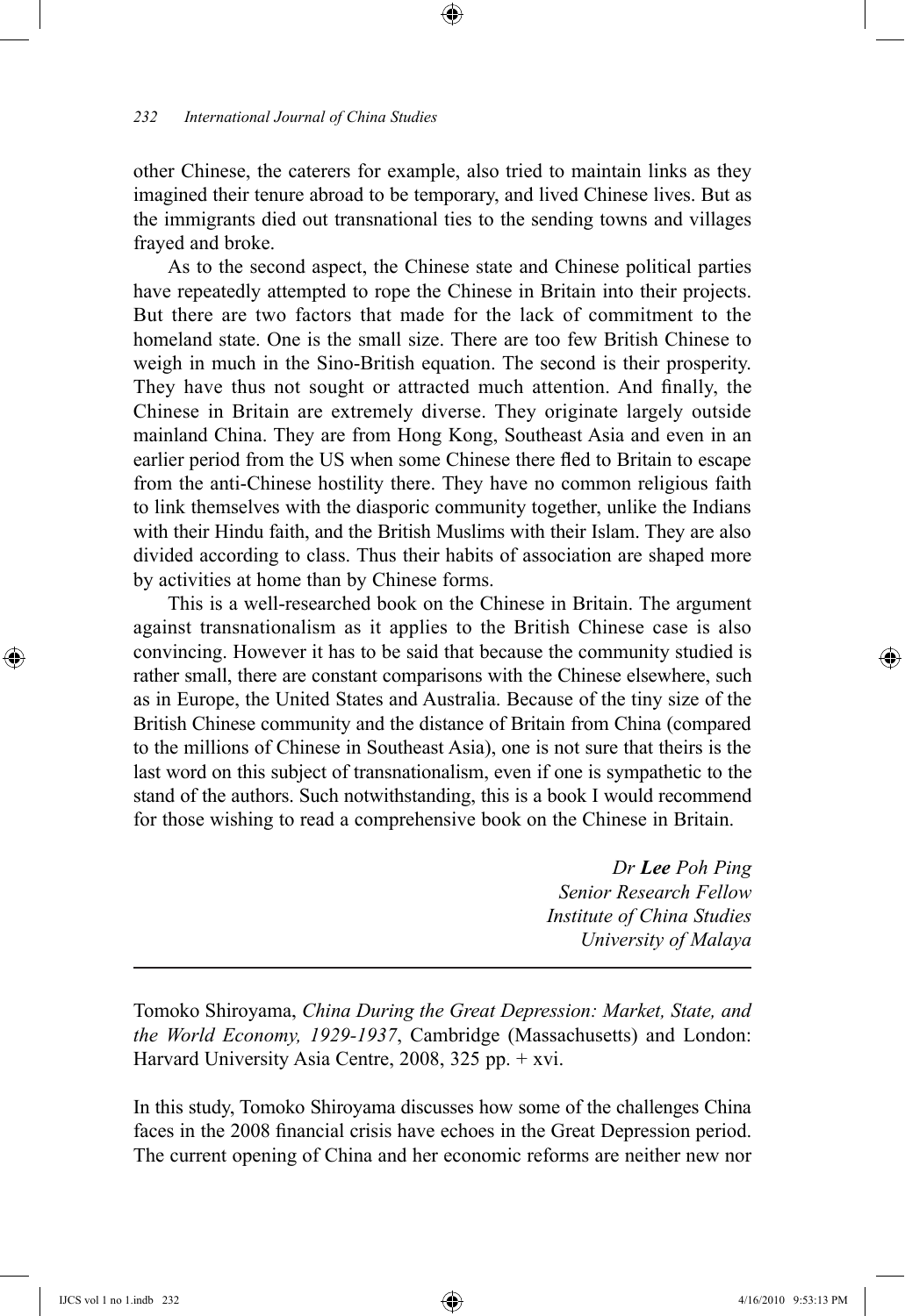of recent development. Through trade and links with international financial services, China had already in the late 19th century become part of the modern world economy. Not unexpectedly therefore, when the Great Depression of 1929 to 1935 happened, China suffered to almost much the same extent as most other countries of the world did. But Shiroyama in this study also shows how different China's economic position in the world is today compared to what it was almost some eighty years or so ago.

⊕

A central question asked in the book is why China did not move early to reform her monetary system when signs of the Great Depression were evident elsewhere and she was forced only to do so when there was widespread rural distress, decline in her industries and almost a collapse of the financial market in Shanghai. Shiroyama contends that China was not badly affected in the early part of the Great Depression. Between 1929 and 1931 when the economies of most other countries sharply decline, China's industrial output in fact increased and there were both domestic and foreign demand for her products. The worst effects of the crisis were felt only in 1932 when by this time the worst was largely over in the Western world.

Shiroyama argues that the grave economic problems China endured during the Great Depression had to do with China's linking of its currency to the silver standard. Shiroyama explains that the weakness in China's monetary system was that silver, which backed its currency, was traded in China and internationally, and its price fluctuated depending on market conditions. This fluctuation of silver price affected China's exchange rate. Thus when silver price rose, the yuan depreciated in value and the reverse was the case. Shiroyama points out that since 1929 there were wide fluctuations in silver price and consequently in the exchange rates, and she shows that this affected the flow of trade, investments, and remittance from overseas.

Between 1929 and 1931 when the Great Depression was most severe elsewhere, the international price of silver fell. China's export was affected because of falling demand for Chinese goods in many economically hit countries including Southeast Asia. However, this export decline was offset when with the decline in the price of silver the exchange rate fell and there was large inflow of direct investments and remittance. Large quantities of silver also flowed into China where the price was higher than in the international market. According to Shiroyama the money supply in China increased as a result and this benefited industrial entrepreneurs. But when the international price of silver rose as it did in 1931 there was an outflow of the commodity out of China. And as the exchange rate rose, Chinese goods faced severe domestic and foreign competition.

The fluctuating silver price and exchange rate had major implications on bank loans and collateral. Chinese industries, particularly cotton and silk, relied largely on bank loans for both long-term and short-term capital. For use

⊕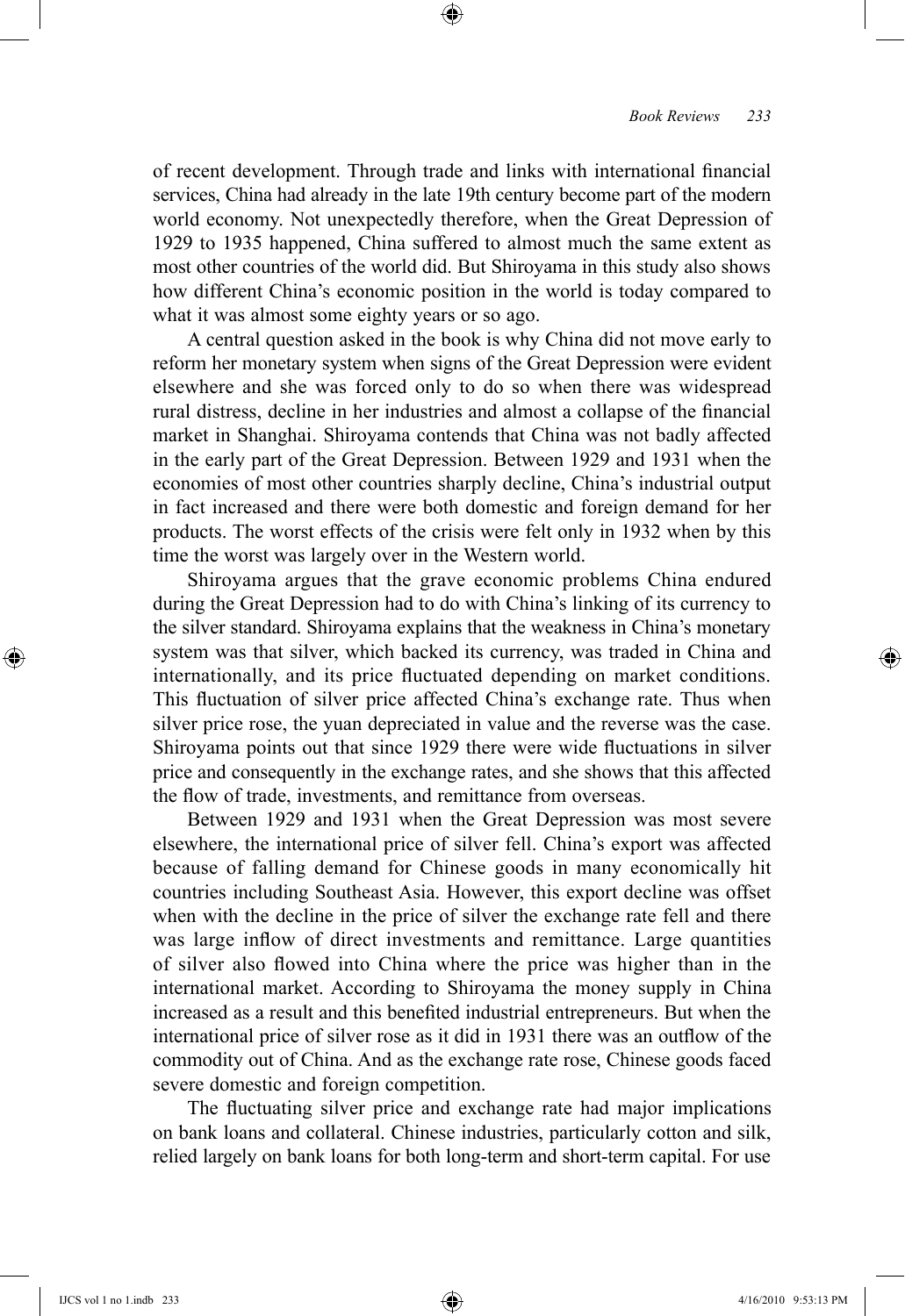## *234 International Journal of China Studies*

as collaterals, banks accepted assets such as real estates. However, Shiroyama shows how vulnerable such loans were to downturns in prices. With silver prices rising in 1931 and commodity prices declining funds in the economy in the rural areas became depressed. The effects of the Great Depression with low export demand led to a drop in agricultural prices. In April 1934, real estate prices in Shanghai started to drop. Earlier land prices had been pushed up by speculators especially in Shanghai. But once commodity prices dropped, bankers began to stop lending to enterprises and required repayment of the principal. When debtors could not repay the banks sold assets used as collateral and this set off a cycle of more liquidation and drop in property prices.

⊕

China eventually realized that she had to abandon the silver standard if there was to be stability of the exchange rate. Otherwise the value of her currency would continue to be subjected to silver price in the international market. There was urgency as the worsening economic situation in rural areas had grave political implications for the national government. Only when the national government reformed her monetary system by abandoning silver in 1934 and maintaining a stable exchange rate did China began to recover from depressed economic conditions. In the process, the state was forced to shift from laissez-faire to intervention economics. As with the current situation, China's exchange rate was of concern to the international community and major powers then such as the United States, Britain, and Japan tried to have the Chinese yuan linked to their currency. China at this time was the only country on the silver standard while the currencies of most other countries were backed by gold.

Shiroyama discusses in considerable detail how China negotiated to sell silver to the United States to raise her foreign reserves necessary for a reformed monetary system. China had also to deal with the major powers like the United States, Britain, and Japan which were keen that yuan should be linked to their currencies.

But the Chinese government was concerned that a currency not convertible to silver might not be widely accepted. Furthermore, a reformed monetary system could limit a fiscal flexibility needed to increase expenditure to stimulate China's economy then. In the end, China avoided basing her exchange rate with any single foreign currency. And by ensuring fiscal discipline, there was wide acceptance of yuan and confidence in the financial market was restored. In November 1934, the government required all silver to be handed over in exchange for bank notes issued by the reorganized Central Bank.

Shiroyama draws attention to the importance of overseas Chinese remittance to China. For most of the pre-war period China suffered regular trade deficit. However, this deficit was balanced by a large invisible trade of overseas Chinese remittance and investments from abroad. The amount

⊕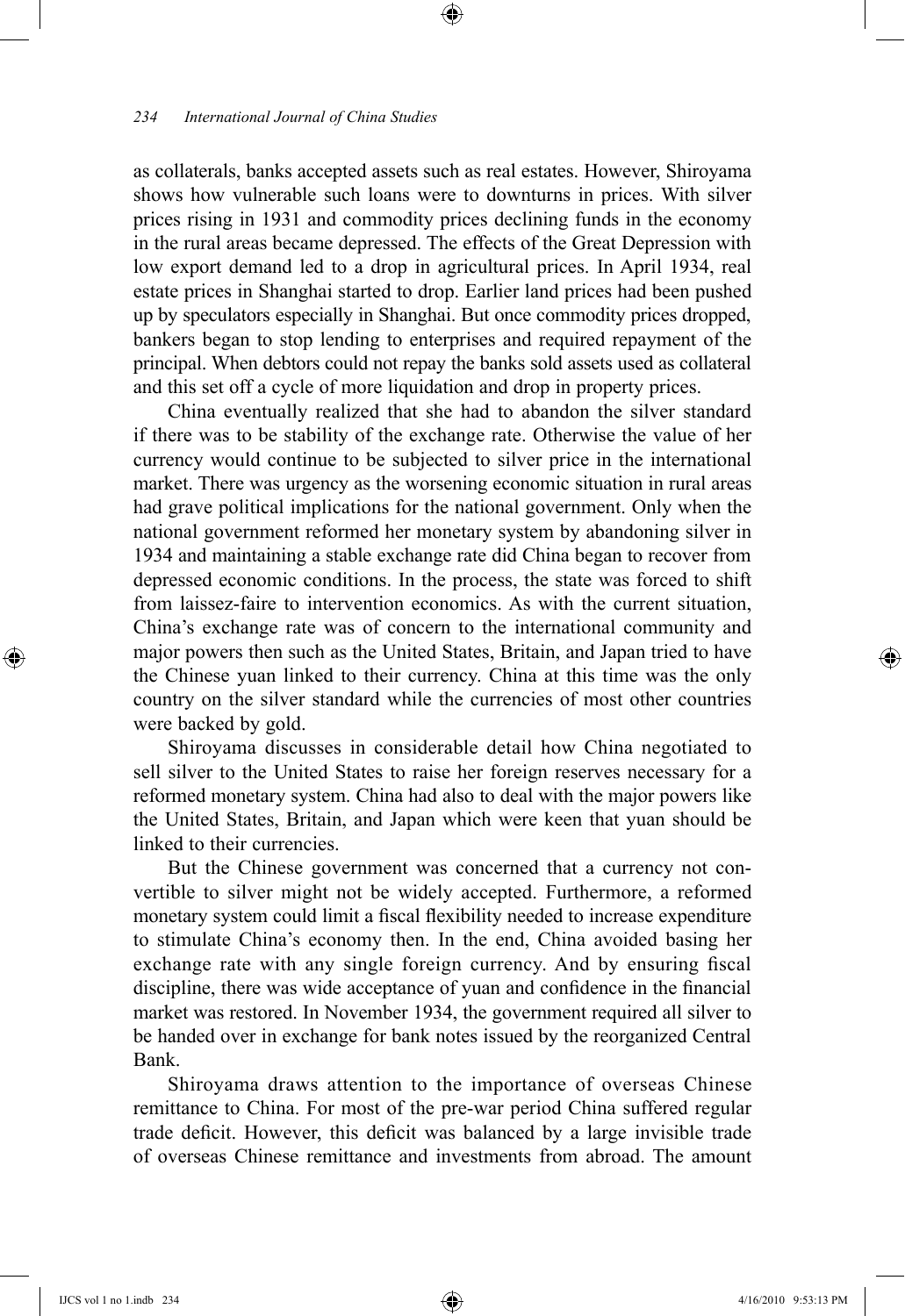of remittance from overseas, however, was influenced by the fluctuating exchange rates in China. When the price of silver declined and China's currency depreciated, the amount of remittance to China was high. There was record remittance to China from Chinese overseas between 1927 and 1929 because of declining silver price and because of capital flight from countries experiencing the start of depressed economic conditions. However with the rise in silver price in 1931, it cost more for overseas Chinese to send money back to China. This led to a fall in the amount of funds received in China from the overseas Chinese. For example, total remittance from settlers in Hong Kong and Southeast Asia to China fell to about one-tenth of what used to be the amount sent.

⊕

A study into fluctuation in exchange rates and remittance opens up a fascinating research area that would allow studies into conditions in China and in Southeast Asia. Shiroyama suggests that falls in remittance were also due to depressed economic conditions in Southeast Asia which had led to high unemployment, temporary halt to recruitment of Chinese labour, and repatriation of immigrants back to China.

This study on China at a time of grave social and political change in the 1930s is an important and timely one. There is today revived interest in the Great Depression period especially in looking for parallels with the present crisis and for lessons to learn. And there is particular attention on China since amidst the worldwide depressed conditions she has displayed considerable resilience and her economy is among the first to recover, due largely to her massive fiscal stimulus.

But it is not an easy subject to deal with for not only were the issues complex but the study has to take note of wide geographical and economic variations. For example it was the industries in the lower Yangtze that suffered most when the impact of the Great Depression hit China. Elsewhere such as southwest China the impact was less. There were also the domestic political and social problems which the national government was struggling with and these must have strongly influence on the way economic decisions were made. Not all of these were dealt with in the book and it could not be expected to. By focusing on the silk and cotton industries in the pre-war period and the growing problems faced by the two industries, Shiroyama describes key links between China's cities and villages, her banks and industrial enterprises, the government and the market, and the domestic and world economy.

This book is of great value to both economists and historians.

*Dr Lee Kam Hing Senior Research Fellow Institute of China Studies University of Malaya*

⊕